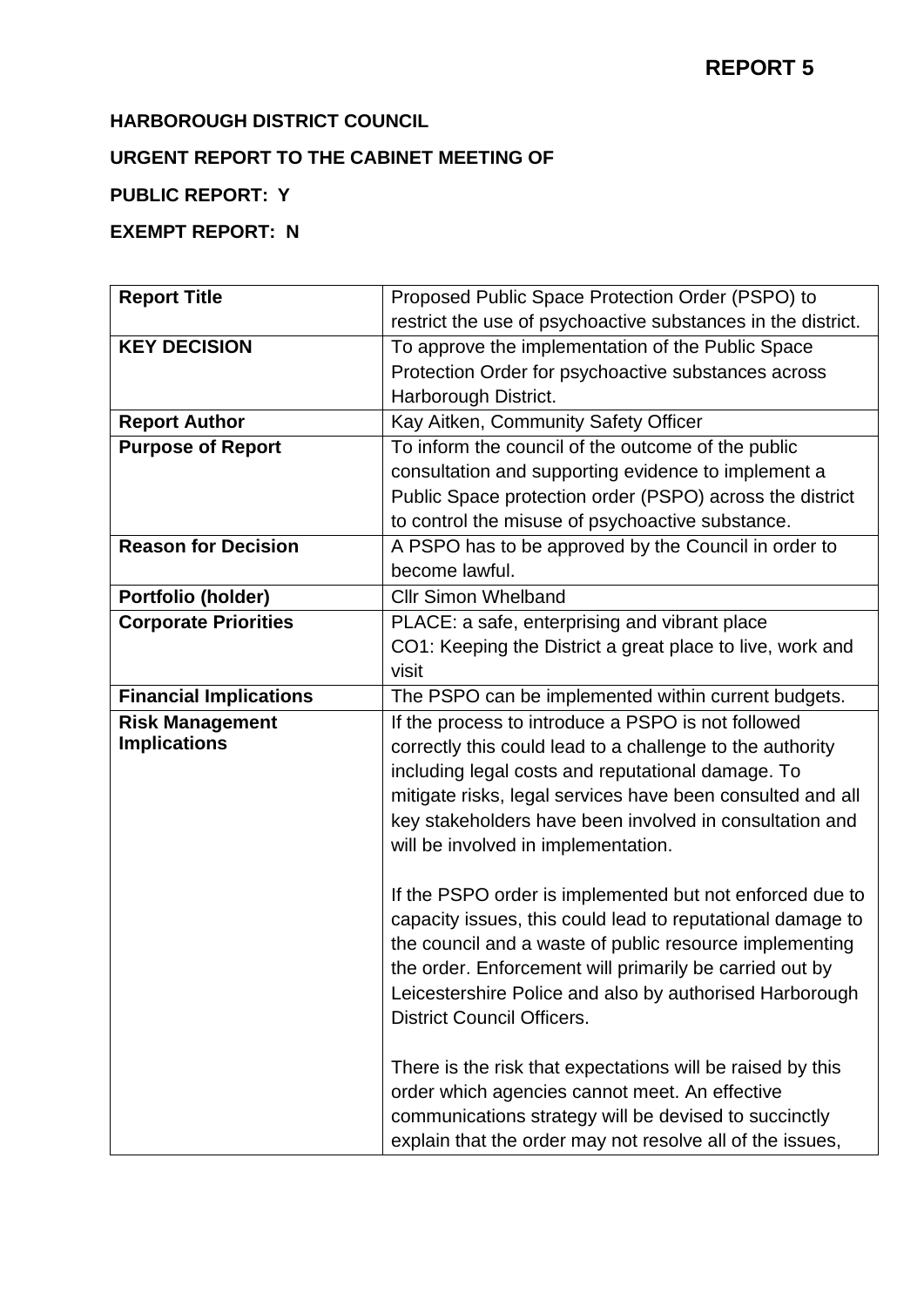|                                   | but will go some way to reducing the current detrimental                                                                                                                                                                                                                                                                                                                                                                                                                                                                                                                                                                                                                                                                                                                                                                                                                                           |
|-----------------------------------|----------------------------------------------------------------------------------------------------------------------------------------------------------------------------------------------------------------------------------------------------------------------------------------------------------------------------------------------------------------------------------------------------------------------------------------------------------------------------------------------------------------------------------------------------------------------------------------------------------------------------------------------------------------------------------------------------------------------------------------------------------------------------------------------------------------------------------------------------------------------------------------------------|
|                                   | impact to people and the environment.                                                                                                                                                                                                                                                                                                                                                                                                                                                                                                                                                                                                                                                                                                                                                                                                                                                              |
| <b>Environmental Implications</b> | A search of the councils, flytipping reporting system and                                                                                                                                                                                                                                                                                                                                                                                                                                                                                                                                                                                                                                                                                                                                                                                                                                          |
|                                   | sentinel identified 26 reports relating to drug                                                                                                                                                                                                                                                                                                                                                                                                                                                                                                                                                                                                                                                                                                                                                                                                                                                    |
|                                   | paraphernalia over a 6-month period                                                                                                                                                                                                                                                                                                                                                                                                                                                                                                                                                                                                                                                                                                                                                                                                                                                                |
| <b>Legal Implications</b>         | Section 59 of the Anti-Social Behaviour, Crime and<br>Policing Act 2014 ("the 2014 Act") provides a power for<br>local authorities to introduce PSPOs to address antisocial<br>behaviour in public places. It will allow Harborough<br>District Council and Leicestershire Police to give a Fixed<br>Penalty Notice ("FPN") in lieu of prosecution for the<br>misuse of psychoactive substances that have a negative<br>impact on the environment such as littering. Alternatively,<br>prosecution of an offence, if the offender does not<br>discharge liability by payment of the FPN, is punishable<br>by a fine set at level 3 on the standard scale (currently<br>£1,000).                                                                                                                                                                                                                    |
|                                   | Before a PSPO can be made Members must be satisfied<br>on reasonable grounds that the following two conditions<br>are met:                                                                                                                                                                                                                                                                                                                                                                                                                                                                                                                                                                                                                                                                                                                                                                         |
|                                   | The activities carried on in the public place within<br>$\bullet$<br>the authority's area have or are likely to have a<br>detrimental effect on the quality of life of those in<br>the locality or it is likely that activities will be carried<br>on in a public place within that area and that they<br>will have such an effect.<br>The effect, or are likely effect, of the activities is (or<br>is likely to be) of a persistent or continuing nature<br>and which is such as to make the activities<br>unreasonable and that this justifies the restrictions<br>set out in the PSPO. As to the restrictions and<br>requirements proposed in the PSPO, Members<br>must be satisfied that they are reasonable to<br>impose in order to prevent the detrimental effect on<br>those in the locality or reduce the likelihood of the<br>detrimental effect continuing, occurring or<br>recurring. |
|                                   | An PSPO once made would run for 3-year period. PSPO<br>can be extended under section 60(2) of the Act, where it<br>is satisfied on reasonable grounds that doing so is                                                                                                                                                                                                                                                                                                                                                                                                                                                                                                                                                                                                                                                                                                                             |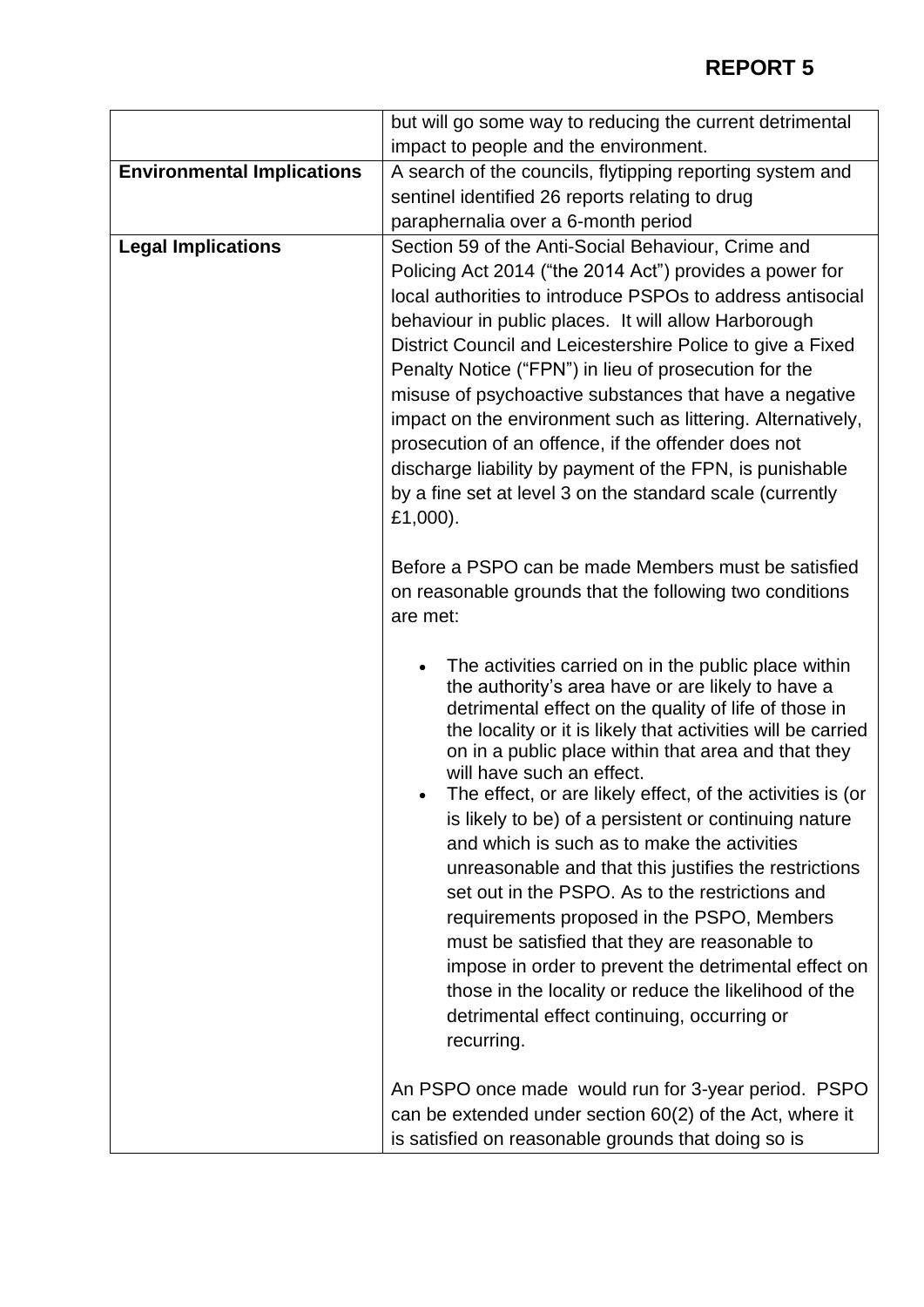|                                     | necessary to prevent an occurrence or recurrence of the<br>activities identified in the PSPO.                                                                                                                   |
|-------------------------------------|-----------------------------------------------------------------------------------------------------------------------------------------------------------------------------------------------------------------|
|                                     |                                                                                                                                                                                                                 |
|                                     | Enforcement will primarily be carried out by Leicestershire<br>Police and also by authorised Harborough District Council<br>Officers.                                                                           |
|                                     | Once authorised, the Anti-social Behaviour, Crime and<br>Policing Act 2014 (Publication of Public Spaces<br>Protection Orders) Regulations 2014, sets out the manner<br>in which a PSPO must be publicised.     |
|                                     | A challenge to a PSPO can be made in the High Court,<br>within 6 weeks of the PSPO being made, only by those<br>interested persons directly affected by the restrictions on<br>grounds set out in the 2014 Act. |
| <b>Equality Implications</b>        | There is no evidence that this will impact on any specific                                                                                                                                                      |
|                                     | person or group of individuals. See Appendix 6 & 7                                                                                                                                                              |
| <b>Data Protection Implications</b> | Investigation and enforcement will be carried out inline                                                                                                                                                        |
| <b>Consultation</b>                 | with data protection requirements.<br>Leicestershire Police                                                                                                                                                     |
|                                     |                                                                                                                                                                                                                 |
|                                     | Public consultation via Survey Monkey - (7th May-<br>18 <sup>th</sup> June 2021)                                                                                                                                |
|                                     | <b>Community Safety Partnership</b><br>$\overline{\phantom{a}}$                                                                                                                                                 |
|                                     | <b>LCC Highways</b>                                                                                                                                                                                             |
| <b>Options</b>                      | There is an option not to introduce a PSPO and rely on                                                                                                                                                          |
|                                     | public health messages to warn people of health risks                                                                                                                                                           |
|                                     | and littering. However, this may not have the same impact                                                                                                                                                       |
|                                     | as a legal restriction and threat of enforcement action.                                                                                                                                                        |
| <b>Background Papers</b>            | None                                                                                                                                                                                                            |
| <b>Recommendation</b>               | 1. That Cabinet recommend to council the adoption                                                                                                                                                               |
|                                     | of the PSPO as outlined in appendix 5.                                                                                                                                                                          |
|                                     | That the Chief Executive is given delegated<br>2.                                                                                                                                                               |
|                                     | authority to authorise Officers to take action and                                                                                                                                                              |
|                                     | serve notices as set out in the Anti-social                                                                                                                                                                     |
|                                     | <b>Behaviour, Crime and Policing Act 2014</b>                                                                                                                                                                   |

#### **1. Introduction**

1.1 The Psychoactive Substances Act 2016 introduced legislation to deal with substances often referred to as 'legal highs.' This legislation though only made it a criminal offence to supply or be in possession with intent to supply psychoactive substances such as nitrous oxide and made no provision to deal with possession and recreational use.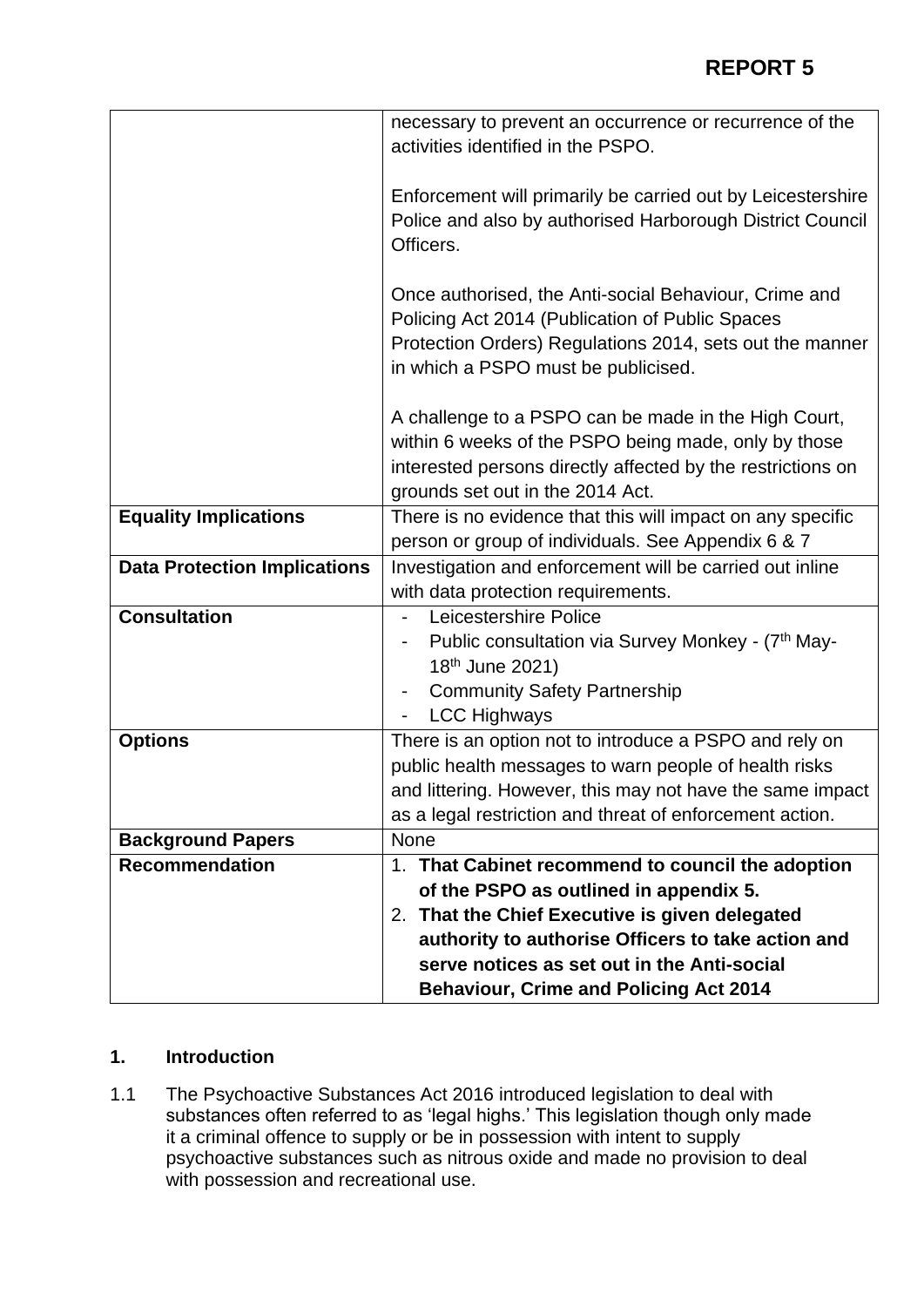- 1.2 The Anti-Social Behaviour Crime and Policing Act 2014 introduced a range of tools and powers. One of those powers relates to PSPOs. A PSPO is an order that identifies a public place and prohibits specified things being done in the restricted area and/or requires specified things to be done by persons carrying out specified activities in that area.
- 1.3 Orders are intended to deal with problems that are detrimental to the local community's quality of life. According to the statutory guidance, behaviour being restricted must 'be having, or likely to have, a detrimental effect on the quality of life of those in the locality'; 'be persistent or continuing in nature'; and 'be unreasonable'. Introducing a PSPO requires extensive consultation. Any prohibitions need to be carefully thought through to ensure no one group is disproportionately impacted, for example the vulnerable or the homeless. Once introduced the orders are normally valid for up to three years subject to an annual review after which a further consultation exercise is required to either extend, vary, or discharge the order.
- 1.4 A consultation was conducted via Survey Monkey during May June 2021 to seek public views on whether the council should introduce a PSPO to tackle the antisocial behaviour and nuisance linked to the possession and recreational use of psychoactive substances (e.g. nitrous oxide).
- 1.5 The intention though is not to criminalise individuals unless their behaviour causes or is likely to cause harassment, alarm, distress, nuisance, or annoyance.

#### **2. Key Facts**

- 2.1 One psychoactive substance which causes our greatest concern is Nitrous Oxide, also known as "Laughing Gas. It is a substance with several legitimate uses in medicine and catering. It is the second most popular recreational drug amongst young people with 7.6% of 16–24-year-olds in the British Crime Survey 2013/14.
- 2.2 It is a medical gas mixed with oxygen and is used as an analgesic and aesthetic. Used in a variety of medical settings such as surgeries, hospitals, and dentists. It is also approved as a food additive (E942) where it is used as a propellant for whipped cream and used in vehicle engines.
- 2.3 Nitrous oxide is however also being used recreationally in several settings such as pubs, clubs, parks, and other public spaces. It is commonly sold in small silver cannisters that many people are now familiar with and used by transferring the gas to a balloon for inhalation using a dispenser or a "cracker". These are freely available online and can be purchased in bulk for use as a whipped cream propellant
- 2.4 Using nitrous oxide in this way can be dangerous, and can lead to loss of blood pressure, fainting and even heart attacks. Prolonged exposure to nitrous oxide may result in bone marrow suppression and poisoning of the central nervous system. When mixed with other drugs and alcohol the risk factor of these outcomes increases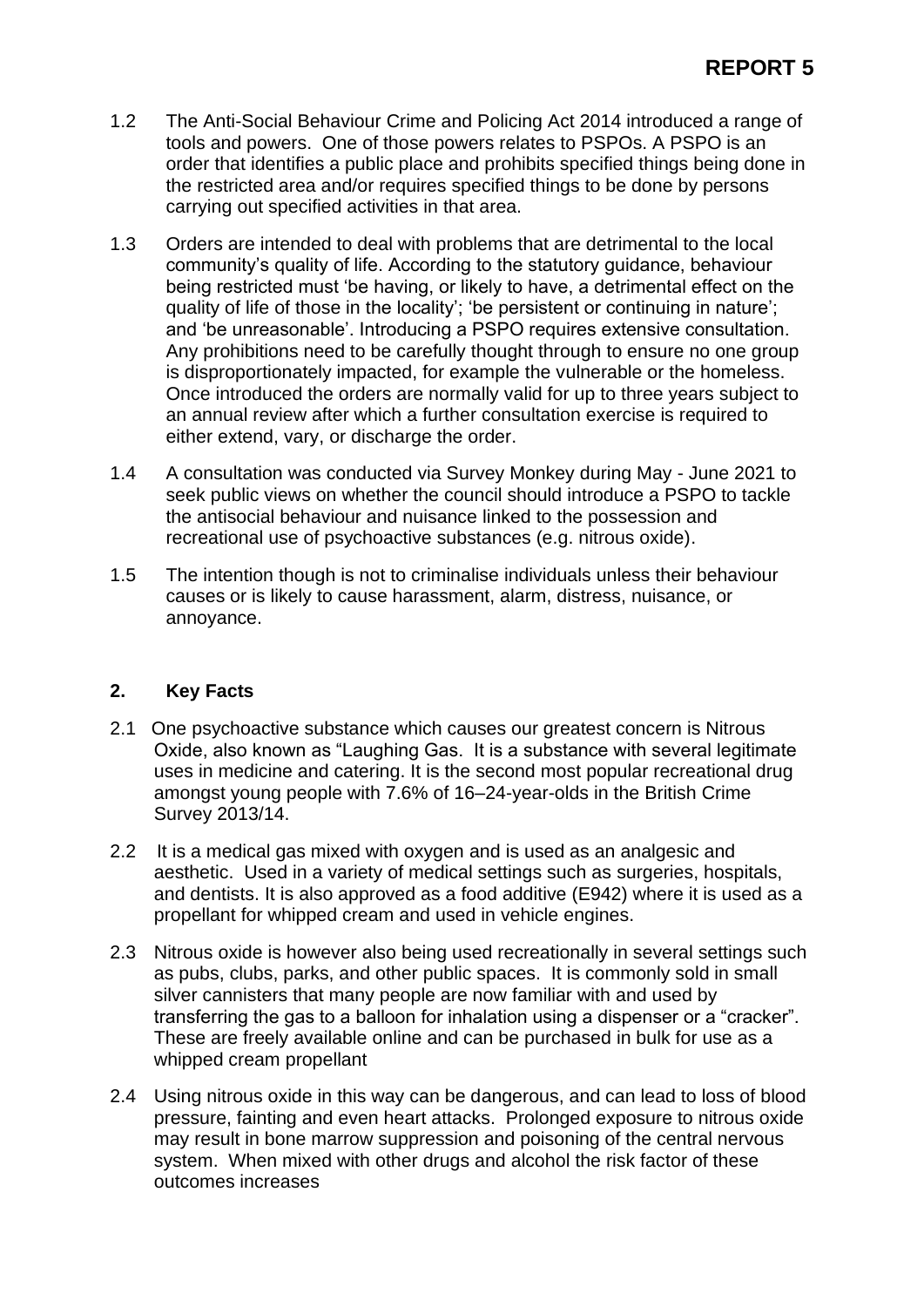- 2.5 The use of psychoactive substance presents challenges to three key partners within the Community Safety Partnership, health services for the health and wellbeing of residents; police service in terms of the supply of the substance and associated ASB; and the council in terms of littering through the discarding of paraphernalia such as gas cannisters.
- 2.6 To the public, such littering of paraphernalia is associated with criminal activity and where they are found raises concerns about safety and the publics perception of the area.
- 2.7 Currently where canisters are witnessed being discarded by an authorised officer, police officer or PCSO they can issue a fixed penalty notice for littering. There are no powers to confiscate nitrous oxide.

#### **3.0 Evidence**

- 3.1 Residents in the Harborough district are concerned with the use of nitrous oxide specifically. Reports have been received both by the council and police about discarded silver cannisters in public spaces. These are recorded on the Sentinel system (Community Safety ASB database).
- 3.2 A search of the councils, flytipping reporting system and sentinel identified 26 reports relating to drug paraphernalia over a 6-month period. Appendix 1 shows anonymised data about these complaints.
- 3.3 Similarly a search of Leicestershire Police's crime recording system identified 22 reports/complaints about psychoactive substance misuse in the last 6 months period. Again, most notably the finding of discarded nitrous oxide cannisters was a frequent issue. Appendix 2 shows anonymised data about these complaints.
- 3.4 In addition to the direct complaints about psychoactive substances, other ASB is often attached to their use and could account for complaints, such as cars in carparks paying loud music, or large groups of young people gathering, being loud and inconsiderate.

#### **4.0 Public consultation**

- 4.1 A public consultation was conducted between 7th May and 18th June 2021. This was promoted on the council's social media channels, neighbourhood link and council website.
- 4.2 We received 123 responses from the consultation. 81% of respondents believe there is a problem with psychoactive substances in the district with 82% being in favour of the introduction of a PSPO to tackle psychoactive substances. Only 17% of those responding to the consultation had never seen evidence of psychoactive substance misuse in the district. Appendix 3 shows a summary of all responses to the consultation.